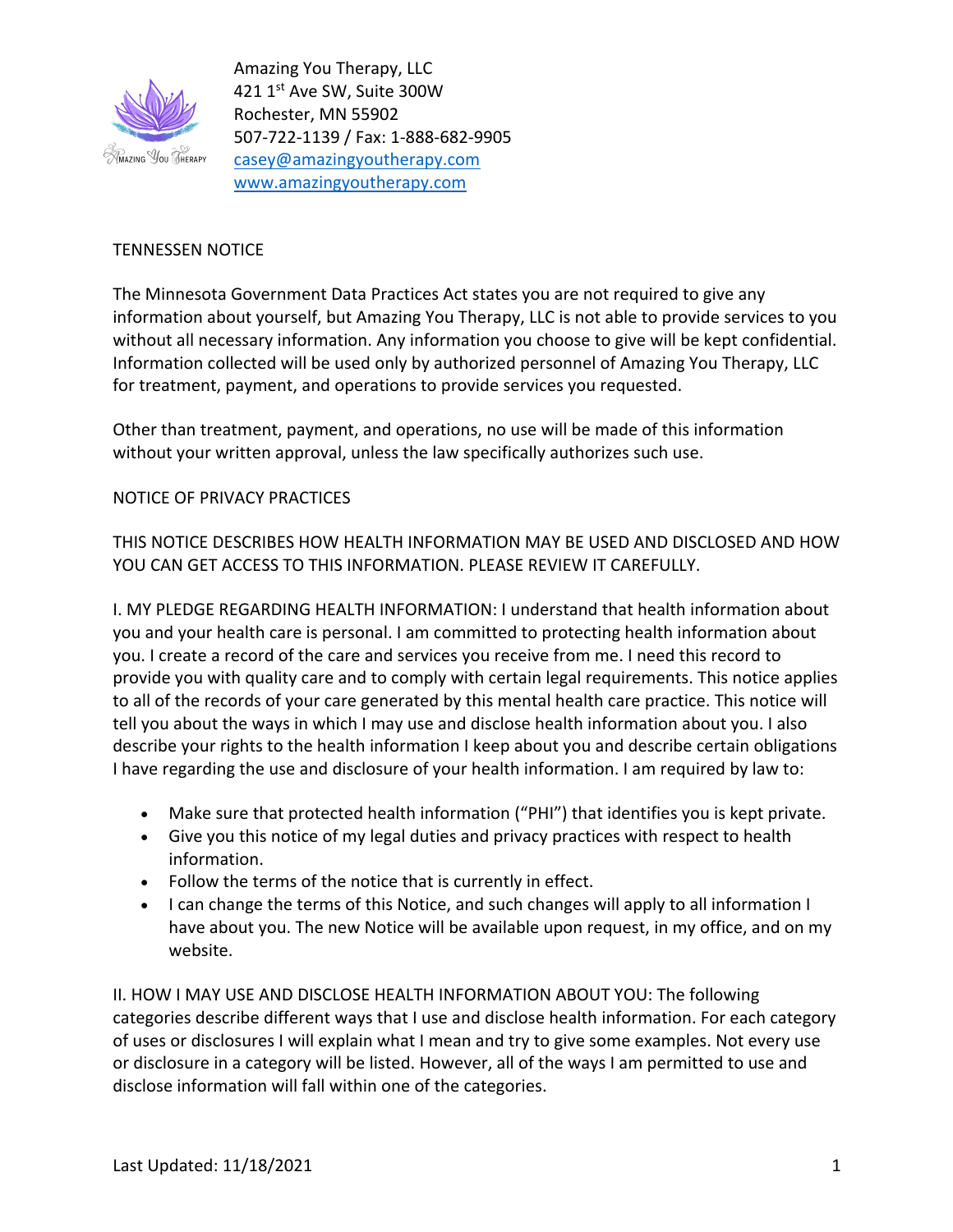

For Treatment Payment, or Health Care Operations: Federal privacy rules (regulations) allow health care providers who have direct treatment relationship with the patient/client to use or disclose the patient/client's personal health information without the patient's written authorization, to carry out the health care provider's own treatment, payment or health care operations. I may also disclose your protected health information for the treatment activities of any health care provider. This too can be done without your written authorization. For example, if a clinician were to consult with another licensed health care provider about your condition, we would be permitted to use and disclose your person health information, which is otherwise confidential, in order to assist the clinician in diagnosis and treatment of your mental health condition.

Disclosures for treatment purposes are not limited to the minimum necessary standard. Because therapists and other health care providers need access to the full record and/or full and complete information in order to provide quality care. The word "treatment" includes, among other things, the coordination and management of health care providers with a third party, consultations between health care providers and referrals of a patient for health care from one health care provider to another.

Lawsuits and Disputes: If you are involved in a lawsuit, I may disclose health information in response to a court or administrative order. I may also disclose health information about your child in response to a subpoena, discovery request, or other lawful process by someone else involved in the dispute, but only if efforts have been made to tell you about the request or to obtain an order protecting the information requested.

III. CERTAIN USES AND DISCLOSURES REQUIRE YOUR AUTHORIZATION:

1. Psychotherapy Notes. I do keep "psychotherapy notes" as that term is defined in 45 CFR § 164.501, and any use or disclosure of such notes requires your Authorization unless the use or disclosure is: a. For my use in treating you. b. For my use in training or supervising mental health practitioners to help them improve their skills in group, joint, family, or individual counseling or therapy. c. For my use in defending myself in legal proceedings instituted by you. d. For use by the Secretary of Health and Human Services to investigate my compliance with HIPAA. e. Required by law and the use or disclosure is limited to the requirements of such law. f. Required by law for certain health oversight activities pertaining to the originator of the psychotherapy notes. g. Required by a coroner who is performing duties authorized by law. h. Required to help avert a serious threat to the health and safety of others.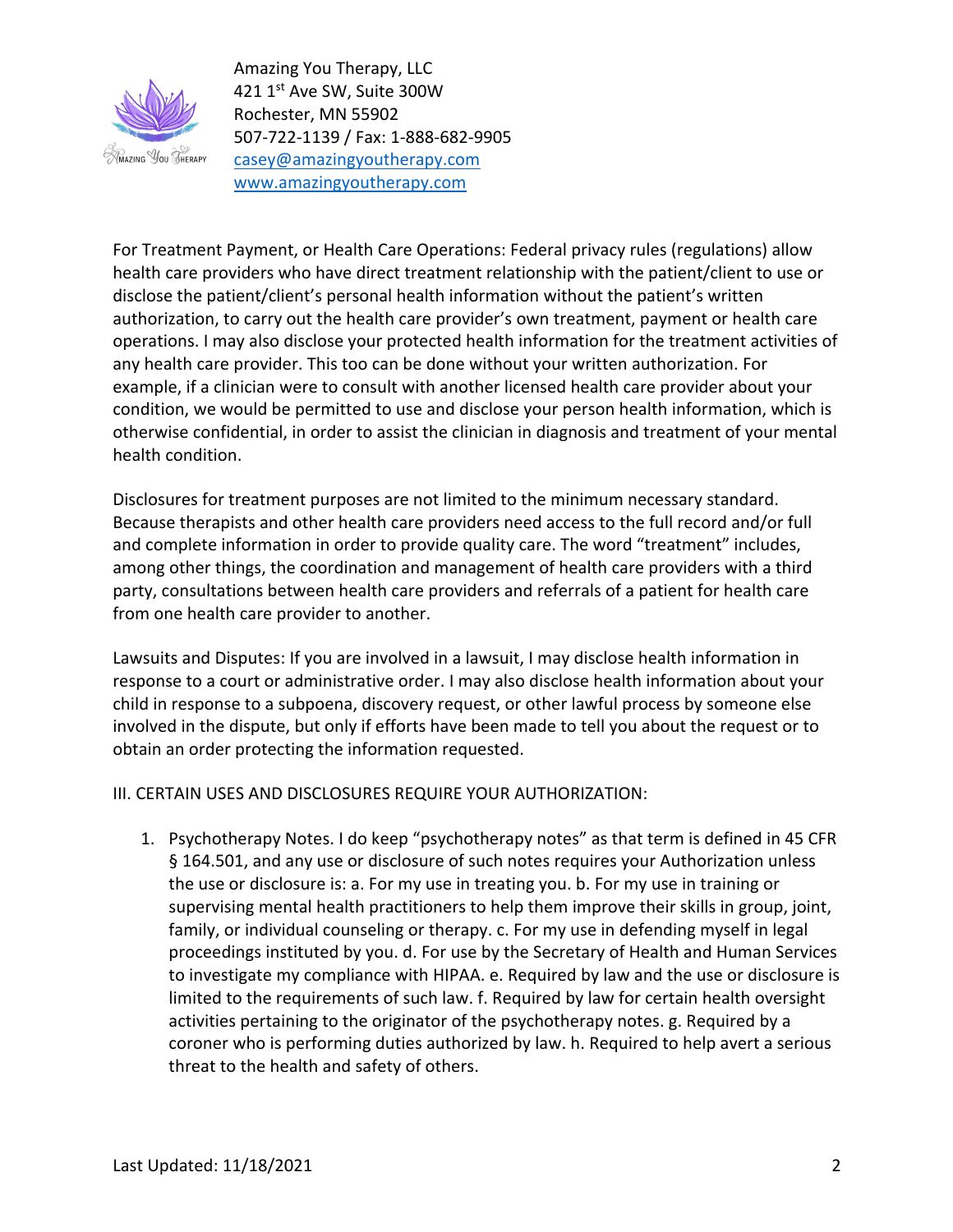

- 2. Marketing Purposes. As a psychotherapist, I will not use or disclose your PHI for marketing purposes.
- 3. Sale of PHI. As a psychotherapist, I will not sell your PHI in the regular course of my business.

IV. CERTAIN USES AND DISCLOSURES DO NOT REQUIRE YOUR AUTHORIZATION. Subject to certain limitations in the law, I can use and disclose your PHI without your Authorization for the following reasons:

- 1. When disclosure is required by state or federal law, and the use or disclosure complies with and is limited to the relevant requirements of such law.
- 2. For public health activities, including reporting suspected child, elder, or dependent adult abuse, or preventing or reducing a serious threat to anyone's health or safety.
- 3. For health oversight activities, including audits and investigations.
- 4. For judicial and administrative proceedings, including responding to a court or administrative order, although my preference is to obtain an Authorization from you before doing so.
- 5. For law enforcement purposes, including reporting crimes occurring on my premises.
- 6. To coroners or medical examiners, when such individuals are performing duties authorized by law.
- 7. For research purposes, including studying and comparing the mental health of patients who received one form of therapy versus those who received another form of therapy for the same condition.
- 8. Specialized government functions, including, ensuring the proper execution of military missions; protecting the President of the United States; conducting intelligence or counter-intelligence operations; or, helping to ensure the safety of those working within or housed in correctional institutions.
- 9. For workers' compensation purposes. Although my preference is to obtain an Authorization from you, I may provide your PHI in order to comply with workers' compensation laws.
- 10. Appointment reminders and health related benefits or services. I may use and disclose your PHI to contact you to remind you that you have an appointment with me. I may also use and disclose your PHI to tell you about treatment alternatives, or other health care services or benefits that I offer.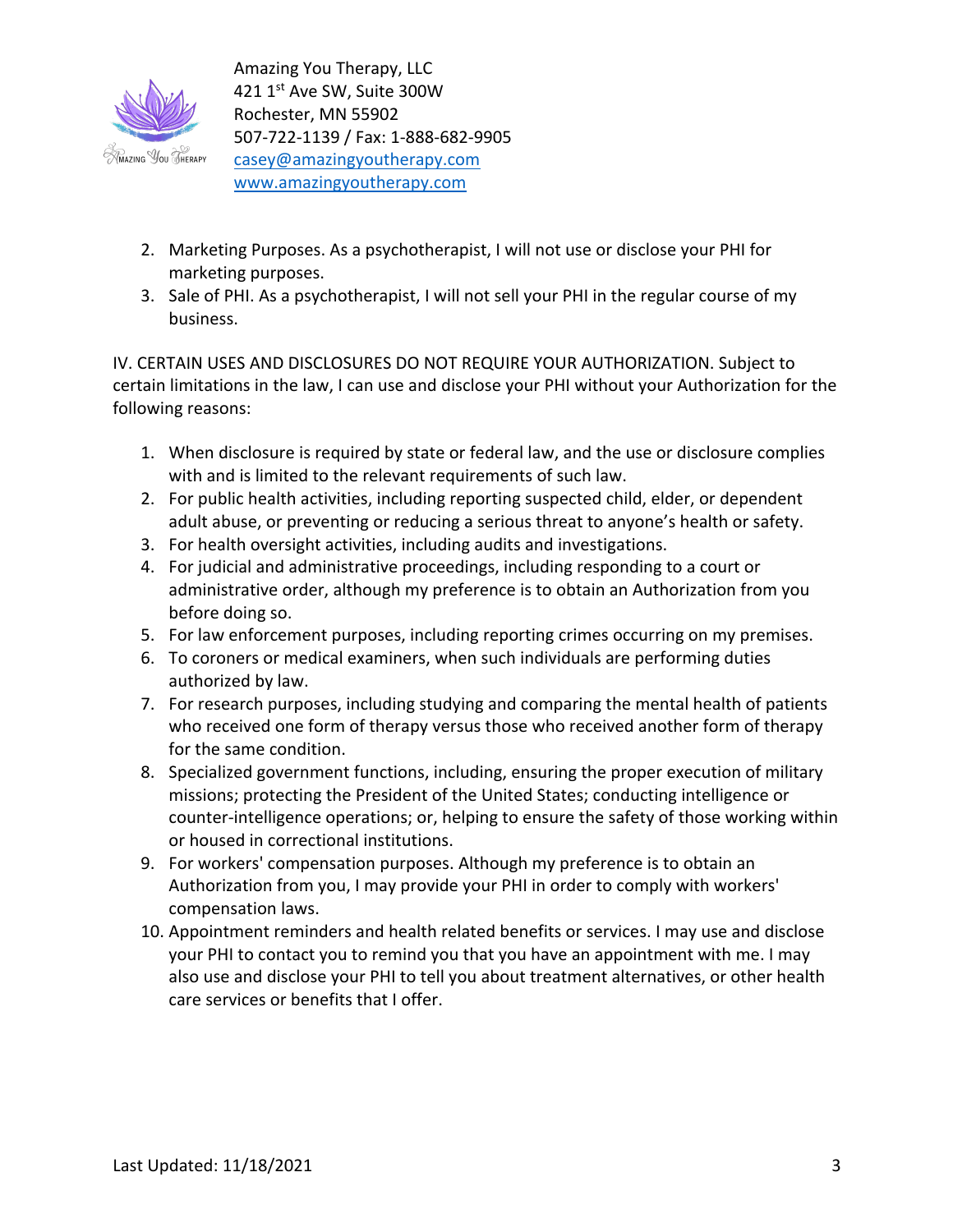

## V. CERTAIN USES AND DISCLOSURES REQUIRE YOU TO HAVE THE OPPORTUNITY TO OBJECT.

1. Disclosures to family, friends, or others. I may provide your PHI to a family member, friend, or other person that you indicate is involved in your care or the payment for your health care, unless you object in whole or in part. The opportunity to consent may be obtained retroactively in emergency situations.

VI. YOU HAVE THE FOLLOWING RIGHTS WITH RESPECT TO YOUR PHI:

- 1. The Right to Request Limits on Uses and Disclosures of Your PHI. You have the right to ask me not to use or disclose certain PHI for treatment, payment, or health care operations purposes. I am not required to agree to your request, and I may say "no" if I believe it would affect your health care.
- 2. The Right to Request Restrictions for Out-of-Pocket Expenses Paid for In Full. You have the right to request restrictions on disclosures of your PHI to health plans for payment or health care operations purposes if the PHI pertains solely to a health care item or a health care service that you have paid for out-of-pocket in full.
- 3. The Right to Choose How I Send PHI to You. You have the right to ask me to contact you in a specific way (for example, home or office phone) or to send mail to a different address, and I will agree to all reasonable requests.
- 4. The Right to See and Get Copies of Your PHI. Other than "psychotherapy notes," you have the right to get an electronic or paper copy of your medical record and other information that I have about you. I will provide you with a copy of your record, or a summary of it, if you agree to receive a summary, within 30 days of receiving your written request, and I may charge a reasonable, cost based fee for doing so.
- 5. The Right to Get a List of the Disclosures I Have Made. You have the right to request a list of instances in which I have disclosed your PHI for purposes other than treatment, payment, or health care operations, or for which you provided me with an Authorization. I will respond to your request for an accounting of disclosures within 60 days of receiving your request. The list I will give you will include disclosures made in the last six years unless you request a shorter time. I will provide the list to you at no charge, but if you make more than one request in the same year, I will charge you a reasonable cost-based fee for each additional request.
- 6. The Right to Correct or Update Your PHI. If you believe that there is a mistake in your PHI, or that a piece of important information is missing from your PHI, you have the right to request that I correct the existing information or add the missing information. I may say "no" to your request, but I will tell you why in writing within 60 days of receiving your request.